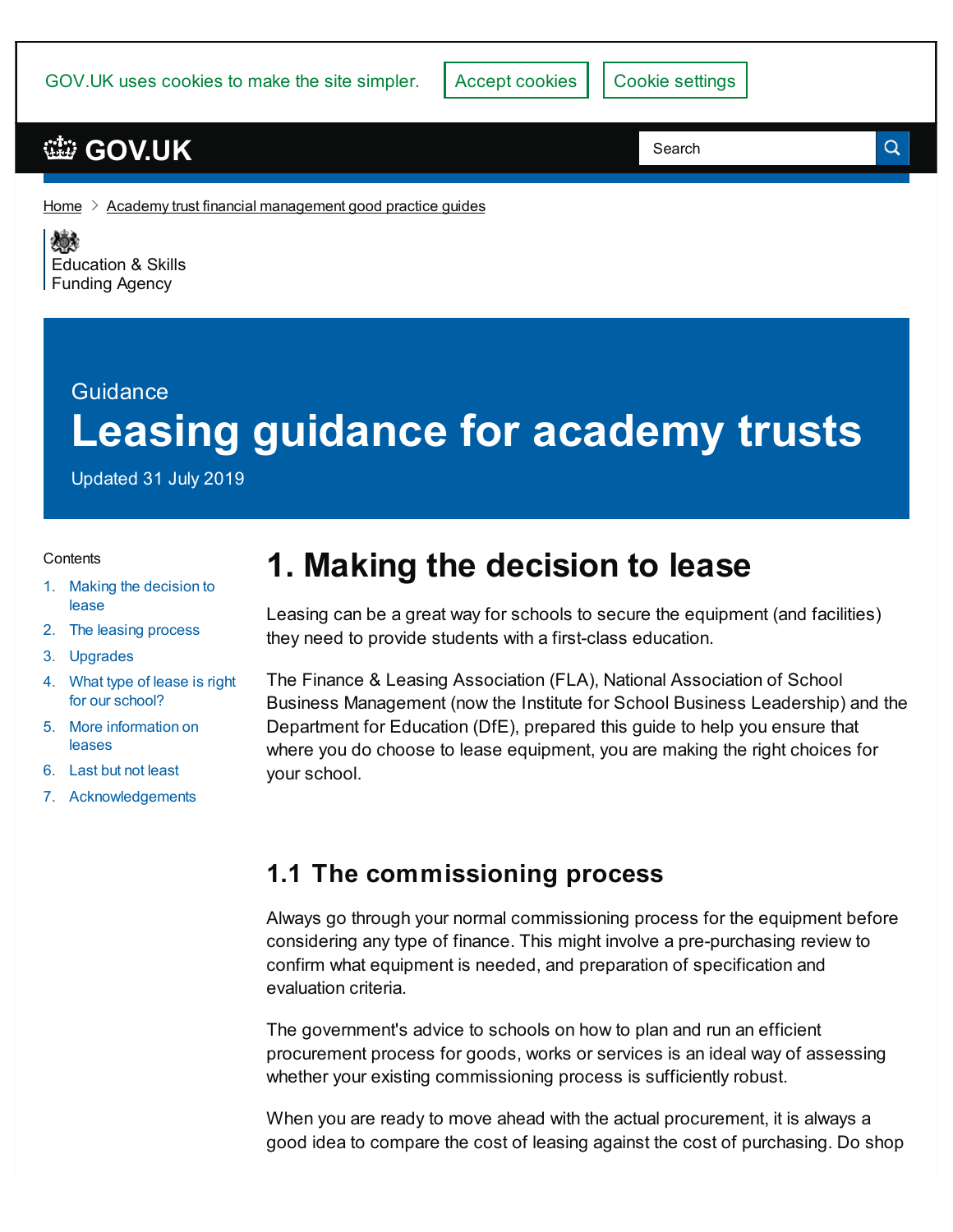around, as the most competitive quotes for purchasing the equipment might come from a supplier that does not offer leasing, or vice versa.

In addition, make sure you are comparing like with like. This can include whether different equipment models have a similar level of functionality and whether some leasing options include extras like maintenance and supplies (more on this later).

Do remember that leasing allows schools to:

- acquire equipment by making payments at regular intervals over the period it will be used.
- avoid very steep up-front purchase costs, especially in situations where cash flow considerations are key. But as with any finance product, schools should know the cumulative costs incurred by leasing, that is the annual charges multiplied by the number of lease years. This total cost should be the comparison for purchase costs.

## **1.2 Things to consider when taking out a lease**

Know the finance company: Although some equipment manufacturers may supply both equipment and finance, many businesses offering leasing arrangements to schools are equipment suppliers who offer finance via third party finance companies.

When dealing with an equipment supplier, always check who the finance company will be. If they are members of the FLA, this will give you the added assurance that the lender will be subject to FLA's [Business](https://www.fla.org.uk/business-information/business-finance-code/) Finance Code which sets out high standards for customer service, information and complaints procedures.

## **2. The leasing process**

#### **2.1 Understand the costs**

Lease agreements will generally require a school to make regular fixed payments over an agreed period of time, but there may be additional costs related to your use of the equipment.

Always ensure that you understand all the potential costs and whether these may change during the lease. For example, in the case of photocopiers there may be a charge per copy, based on mono or colour, and there may be charges for ancillaries, such as staples and ink.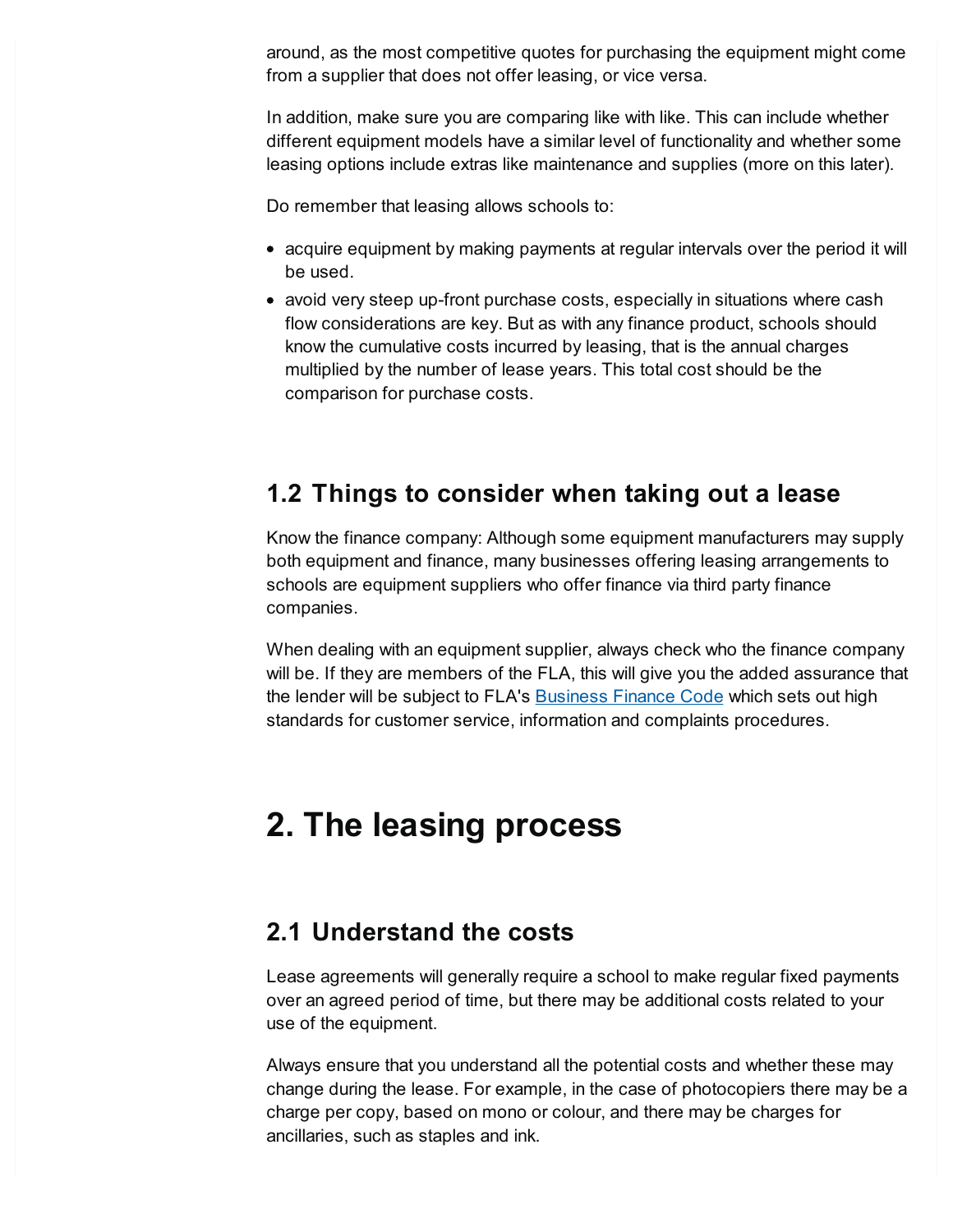As part of its procurement training for schools, the government has prepared a special module on leasing, which suggests some further considerations you should undertake before leasing equipment that is commonly used by schools (for example, photocopiers and telephone systems).

#### **2.2 Minimum lease period**

This is the shortest period for which the school will have to make rental payments for equipment. The period is fixed regardless of other factors, such as changes in technology or changes in the school's needs.

Consider how long the school has tended to keep similar equipment in the past, or speak to other schools leasing similar equipment to ensure that the minimum lease period is appropriate.

## **2.3 What happens at the end of the lease**

Generally, this will involve either continuing to lease the equipment at fair market rates, or returning it to the leasing company.

Ensure that you understand what you might need to do in each instance (for example, give notice that you will be returning the equipment). If switching suppliers, do not let the new company clear any outstanding lease debt. The agreement is between the school and the original finance company. If the new company fails to pass on the settlement, the school could still be liable.

Always check what options are available at the end of the lease period before signing the agreement.

## **2.4 Maintenance and supplies**

It should always be clear when maintenance or supply services are included or excluded in the lease. These simple checks can help you understand the obligations of each party, and who will provide any services under the lease agreement:

- Check whether the maintenance or supply contract is a separate agreement to the lease. If it is, check whether the length of the two agreements is the same, and how much notice might be required to terminate each one
- Check what level of service you will get for example will there be regular maintenance visits and supply deliveries, or will you need to request these when necessary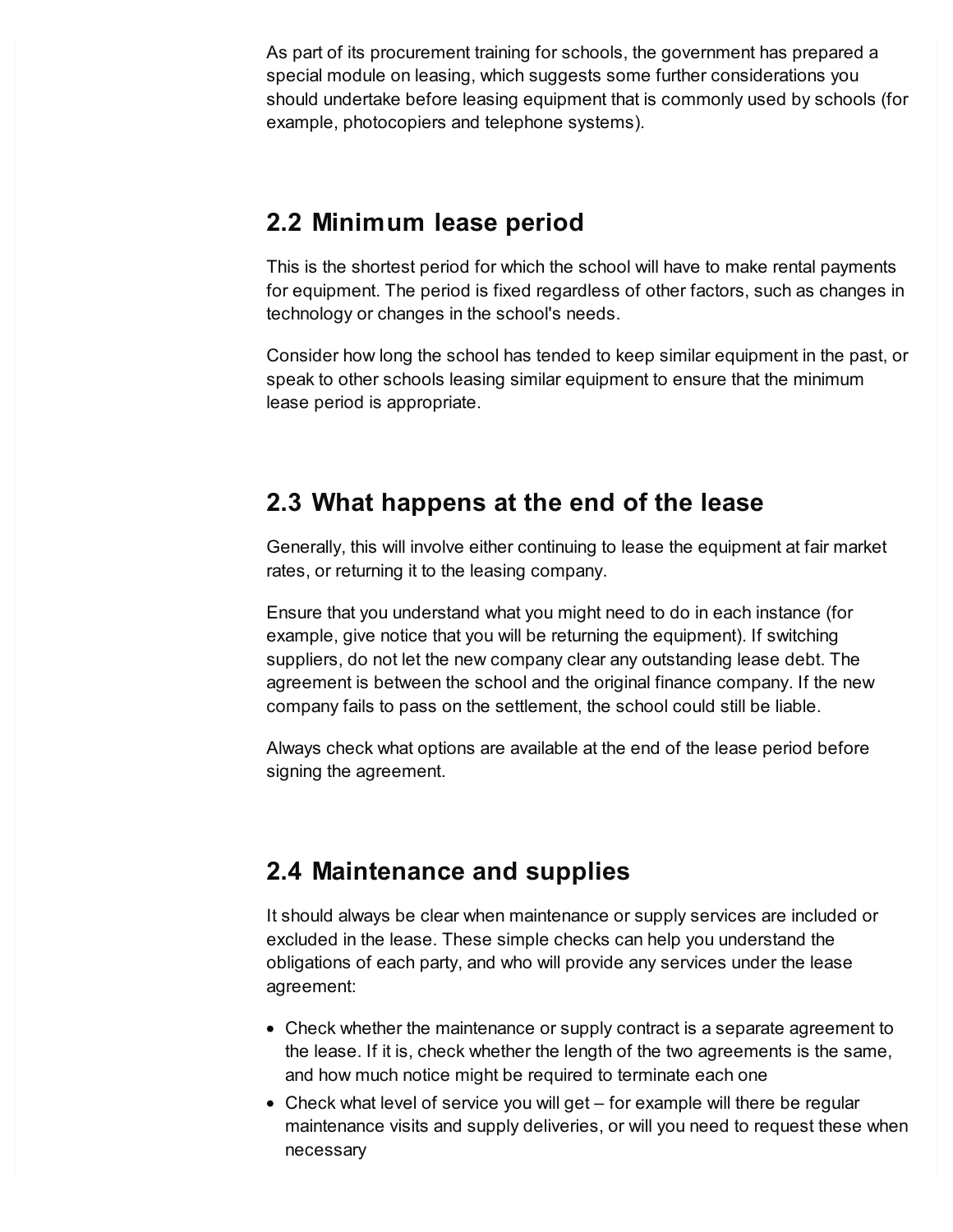- Check the maintenance or supply costs and whether a similar level of service could be obtained from a different supplier at a lower cost
- Check what would happen if the company providing the maintenance or supplies went out of business, and how this might impact on your use of the equipment and lease payments
- If additional services/add-ons are to be provided as part of the lease, it would be beneficial to have these detailed within the lease agreement. This way, the school will know what is needed, who will provide it, and at what cost.

# **3. Upgrades**

Keeping the equipment you have until the end of the minimum lease period will almost always be cheaper than upgrading before the end of the agreement. However, if your needs do change and upgrade becomes necessary, always speak with your current finance company as they will be able to provide you with details of the available options.

Upgrading your equipment will require settlement of the remaining balance on your existing agreement. You can do this by either paying off any outstanding rental payments up front, or including these payments in a new lease along with the cost of the new equipment. If you opt for the latter, you will be paying capital and interest charges on both the new equipment and the balance of the old agreement carried forward. This is not seen as good practice due to the increased cost the school will incur.

Do bear in mind that the inclusion of a prior lease settlement figure in a new lease may mean the new lease is a finance lease, requiring Secretary of State approval which, in practice, is rarely provided. See the differences between a finance lease and an operating lease in section 6 below.

When considering whether to upgrade, go through all the same checks you have done for a new lease agreement, and seek appropriate advice.

## **4. What type of lease is right for our school?**

There are 2 different types of lease – operating leases and finance leases – but schools should generally only enter into operating leases, as the use of finance leases require the Secretary of State's approval.

Understanding the main differences between a finance lease and an operating lease is essential: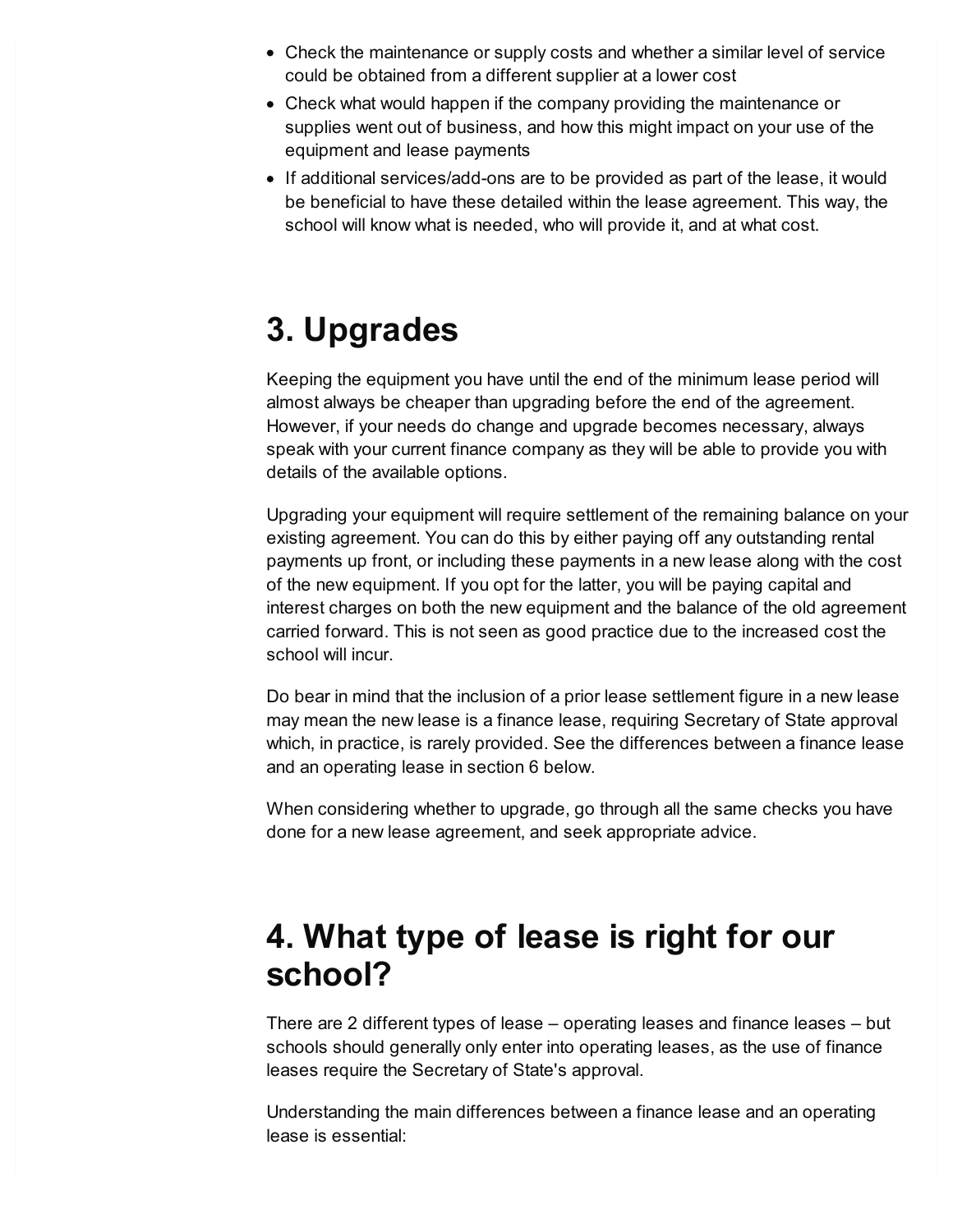#### **Operating lease Finance lease**

**Operating lease** agreements typically have a shorter duration than the working life of the equipment. Under an operating lease, the leasing company ("lessor") retains the risks and rewards of ownership, and it will also retain an investment in the equipment being leased, known as the the end of the agreement.

Residual Value. You will not own the equipment at the agreement. Leases that do not meet the operating **Finance lease** agreements usually run for all, or a substantial proportion, of the equipment's estimated working life. Under a finance lease, the leasing company ("lessor") transfers all of the risks and rewards of ownership of the equipment to the customer ("lessee"). You will not own the equipment at the end of lease criteria will be finance leases

The difference between a finance and operating lease depends on the substance of the transaction rather than the form of the contract. The table below may help:

| <b>Questions to ask</b>                                                                                                        | <b>Yes</b>                  | Answer Answer<br><b>No</b> |
|--------------------------------------------------------------------------------------------------------------------------------|-----------------------------|----------------------------|
| Is the lease term for the major part of the economic life of the asset, even if title is not                                   | Finance                     | Operating                  |
| transferred?                                                                                                                   | lease                       | lease                      |
| At the inception of the lease does the net present value of the minimum lease                                                  | Finance                     | Operating                  |
| payments amount to at least substantially all of the fair value of the leased asset?                                           | lease                       | lease                      |
|                                                                                                                                |                             |                            |
| If still unsure as to type of lease (a mix of yes and no answers to the section<br>above), consider the next set of questions: | Answer Answer<br><b>Yes</b> | Nο                         |
| If the lessee is entitled to cancel the lease, are the lessor's losses associated with the                                     | Finance                     | Operating                  |
| cancellation borne by the lessee?                                                                                              | lease                       | lease                      |

## **5. More information on leases**

## **5.1 Operating lease**

Please note that:

- An operating lease requires the school to pay only a proportion of the capital value of the equipment over an agreement term that is shorter than the equipment's "useful economic life"
- As part of the accountancy regulations, the funder is required to take "'sufficient risk" in the lease. What this means is that the lease rentals paid under the primary lease must not exceed 90% of the original capital cost. When working out the '90% test', auditors exclude the interest to work out how much capital is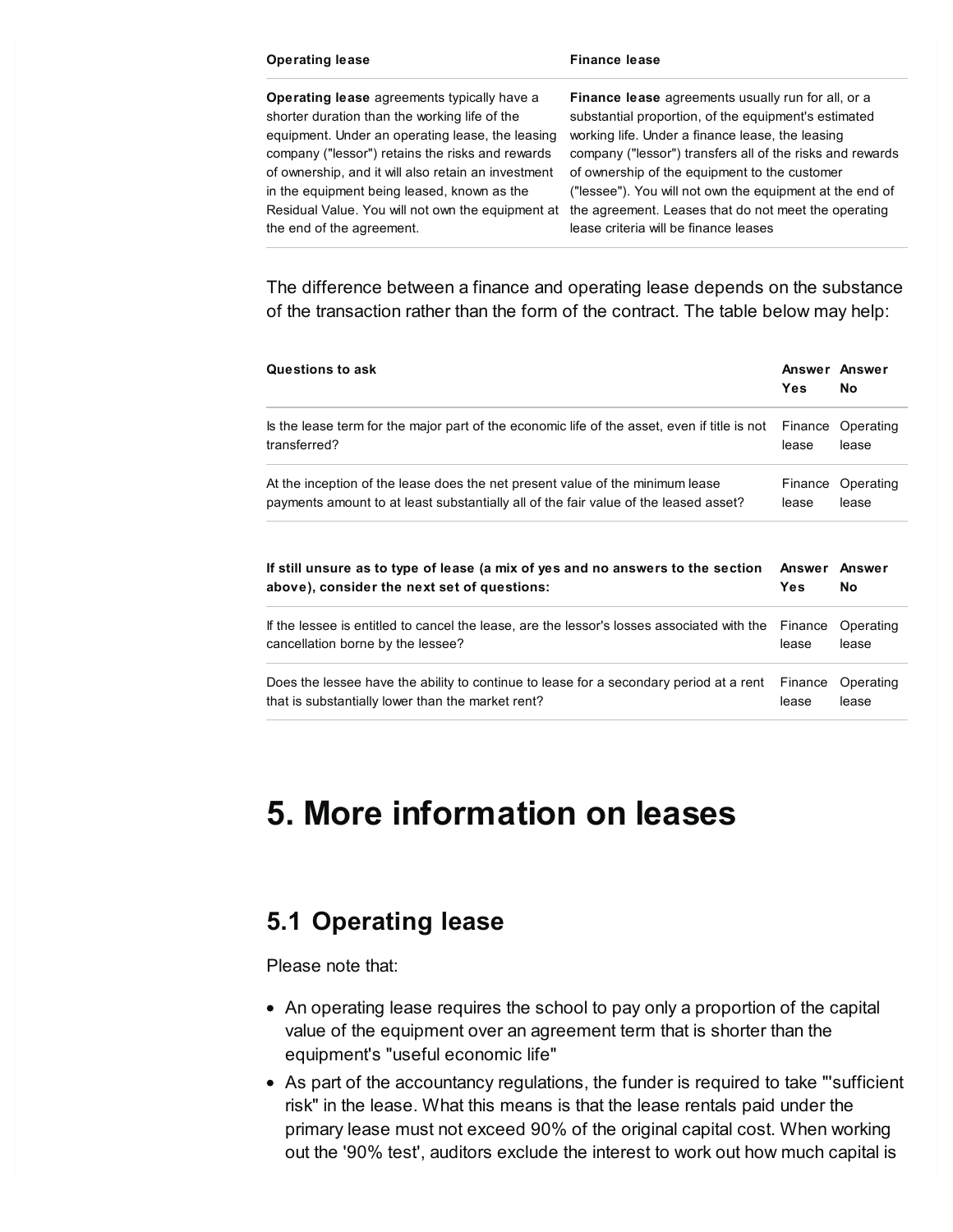being repaid – so it is important not to simply add up your rentals

- The length of the agreement should not exceed the expected "useful economic life" of the equipment. This will depend on how often the equipment will be used, maintained and serviced. You should think about how often you have used similar equipment in the past and consider a lease term which represents a proportion of this
- At the end of the agreed lease term you will not own the equipment and the school will be required to return the equipment. There should be no option for the school to gain ownership of the asset at any time
- Payments are shown on the profit and loss account and not the balance sheet
- Since 1984 details of operating leases have been be set out in the Financial Reporting Council's Statement on Standard Accounting Practice (SSAP) bulletin 21 – ["Accounting](https://www.frc.org.uk/accountants/accounting-and-reporting-policy/uk-accounting-standards/standards-in-issue/ssap-21-accounting-for-leases-and-hire-purchase-co) for leases and hire purchase contracts". SSAP 21 was replaced with effect from 1 January 2015 by Financial [Reporting](https://www.frc.org.uk/getattachment/e1d6b167-6cdb-4550-bde3-f94484226fbd/FRS-102-WEB-Ready-2015.pdf) Standard (FRS) 102. However, the change in relation to leases between SSAP 21 and FRS 102 is quite limited. FRS 102 takes a risks and rewards approach to the classification of leases, as does SSAP 21, but under FRS 102, the 90% test noted above is no longer relevant.

## **5.2 Finance lease**

Please note that:

- The finance company or lessor is the legal owner of the asset but will permit the school to have use of that asset during the lease, paid for via a series of rentals or instalments over an agreed term
- A finance lease may be considered to be economically a form of borrowing, where 100% of the capital plus interest is repaid during the primary term.
- At the end of a finance lease the school may continue to use the equipment by paying the same rentals or may have the option to keep the asset, by either paying the last rental, or in some cases, paying a nominal fee or a significantly reduced purchase price

The distinction between finance leases and operating leases is is subject to change under International Financial Reporting Standard (IFRS) 16, which came into effect in January 2019. However, since the UK charitable sector has no plans to adopt international financial reporting standards in the immediate future, academy trusts should not be.

## **6. Last but not least**

Incentives such as cash-back, "free" equipment or accessories, subsidised rentals, offers of the school being used for marketing purposes can sound very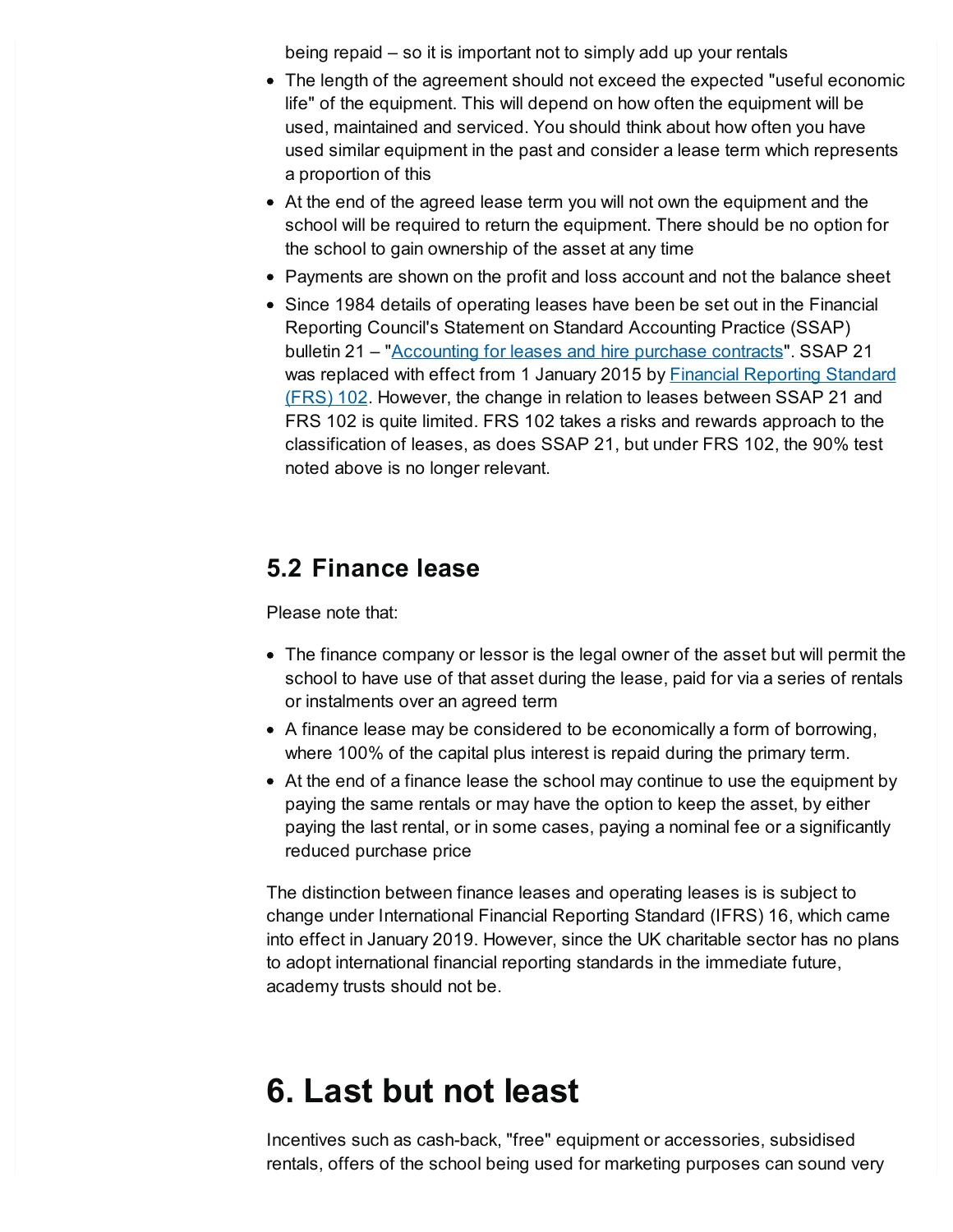appealing in the short term, but you should not lose sight of the terms of the lease agreement and the regular payments this will entail.

If it sounds too good to be true it probably is, and if a school takes on financial commitments it is unprepared for, this can be very costly.

The FLA's [Business](https://www.fla.org.uk/business-information/documents/fla-business-finance-code/) Finance Code contains a checklist for business finance customers offers additional guidance on successful leasing:

- Read your business finance agreement carefully before signing it. Never sign a business finance agreement which is not complete. Retain copies of all documentation
- Ensure that the final contract:
	- Corresponds with any verbal or written quotation regarding the rental amount and period of hire
	- Accurately reflects what you are agreeing to pay for, including any maintenance or services included in the repayments
	- Accurately describes the equipment you are expecting to receive (for example, whether it is new or used) and that its working life is appropriate to the length of the finance agreement
- Make clear who has the authority within your own organisation to sign the agreement

Make sure you understand and agree with all terms and conditions of the business finance agreement. If you are unsure, ask for these to be explained or seek advice.

- Make sure you understand all the costs involved and whether these will change during the course of the business finance agreement
- Check that the supplier of the equipment is reputable
- Understand whether there are any notice period or settlement terms required to terminate the agreement
- If the name of the finance company contracting with you is not shown on the agreement, ensure that you are informed of their name at the earliest possible time
- Check whether the finance company is a member of the FLA, as all asset finance members adhere to the FLA [Business](https://www.fla.org.uk/business-information/business-finance-code/) Finance Code
- If any amendments are made to the business finance agreement, or a further agreement is required to replace an existing agreement, do not sign it until you have made the same checks as you did for the original agreement

If a new business finance agreement includes an element of refinancing from a previous agreement with a different provider, check that the settlement figure provided by the former provider matches the refinancing figure used by the new provider.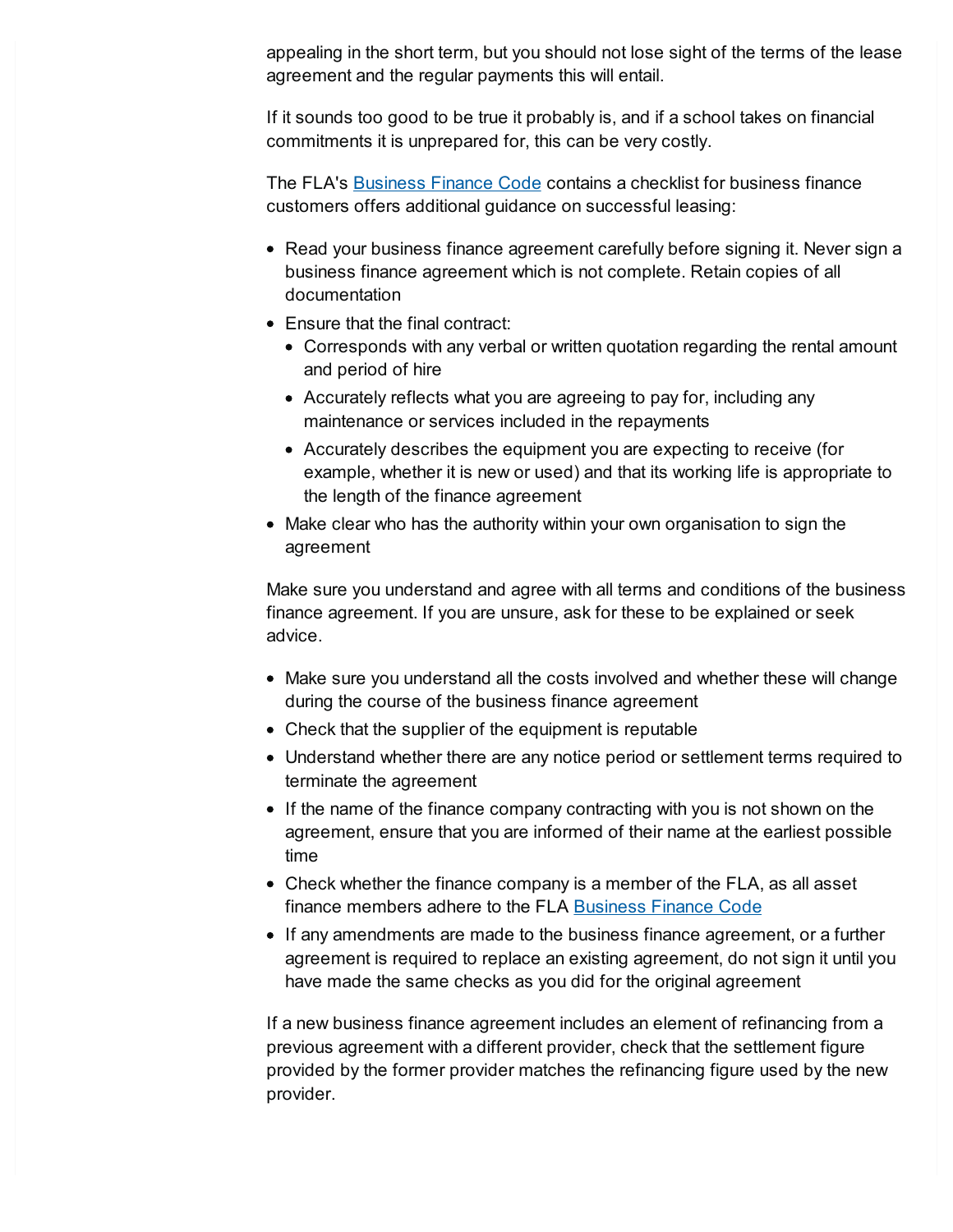## <span id="page-7-0"></span>**7. Acknowledgements**

Special thanks to:

The Institute of School Business Leadership (ISBL).

The Finance & Leasing Association.

ESFA will review and update this guide by March 2021.

**Is this page useful?** [Yes](https://www.gov.uk/contact/govuk) [No](https://www.gov.uk/contact/govuk) Is the Magnetic Section 1 and 1 and 1 and 1 and 1 and 1 and 1 and 1 and 1 and 1 and 1 and 1 and 1 and 1 and 1 and 1 and 1 and 1 and 1 and 1 and 1 and 1 and 1 and 1 and 1 and 1 and 1 and 1 and

#### **Prepare for Brexit**

| Prepare your business or organisation for | Living in Europe after Brexit           |
|-------------------------------------------|-----------------------------------------|
| <b>Brexit</b>                             |                                         |
|                                           | Continue to live in the UK after Brexit |
| Prepare for Brexit if you live in the UK  |                                         |

#### **Services and information**

| <b>Benefits</b>                    |
|------------------------------------|
| Births, deaths, marriages and care |
| <b>Business and self-employed</b>  |
| <b>Childcare and parenting</b>     |
| Citizenship and living in the UK   |
| Crime, justice and the law         |
| Disabled people                    |
| Driving and transport              |

[Education](https://www.gov.uk/browse/education) and learning [Employing](https://www.gov.uk/browse/employing-people) people [Environment](https://www.gov.uk/browse/environment-countryside) and countryside Housing and local [services](https://www.gov.uk/browse/housing-local-services) [Money](https://www.gov.uk/browse/tax) and tax [Passports,](https://www.gov.uk/browse/abroad) travel and living abroad Visas and [immigration](https://www.gov.uk/browse/visas-immigration) [Working,](https://www.gov.uk/browse/working) jobs and pensions

#### **Departments and policy**

How [government](https://www.gov.uk/government/how-government-works) **works** 

**[Departments](https://www.gov.uk/government/organisations)** 

[Worldwide](https://www.gov.uk/world)

**[Services](https://www.gov.uk/search/services)** 

[Guidance](https://www.gov.uk/search/guidance-and-regulation) and regulation

News and **[communications](https://www.gov.uk/search/news-and-communications)** 

[Research](https://www.gov.uk/search/research-and-statistics) and statistics

Policy papers and [consultations](https://www.gov.uk/search/policy-papers-and-consultations)

**[Transparency](https://www.gov.uk/search/transparency-and-freedom-of-information-releases) and**